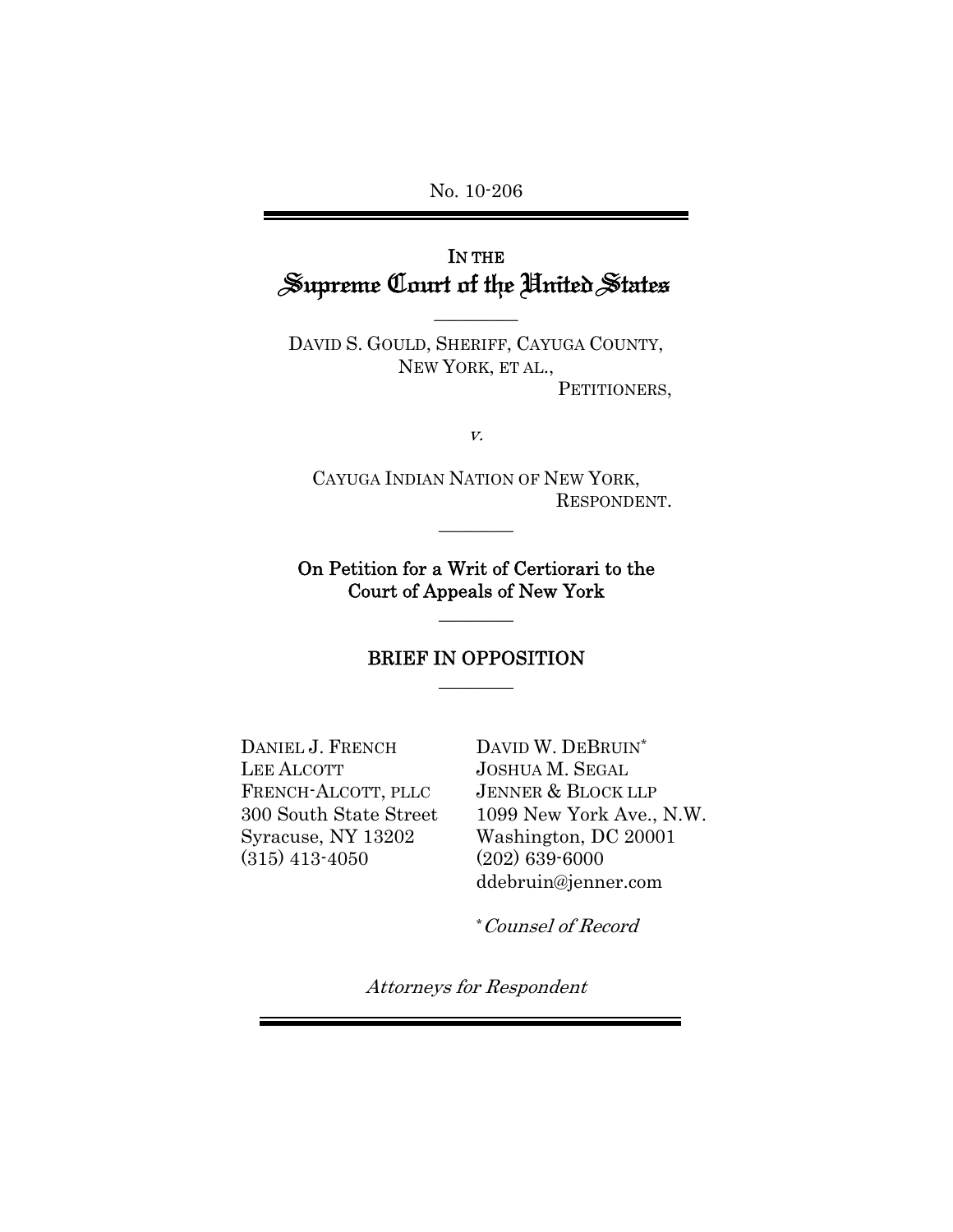# QUESTIONS PRESENTED

Whether the decision of the Court of Appeals of New York that Respondent Cayuga Indian Nation of New York has a "qualified reservation" within the meaning of New York Tax Law § 470(16) rests upon a determination of state law and therefore not suitable for review by this Court.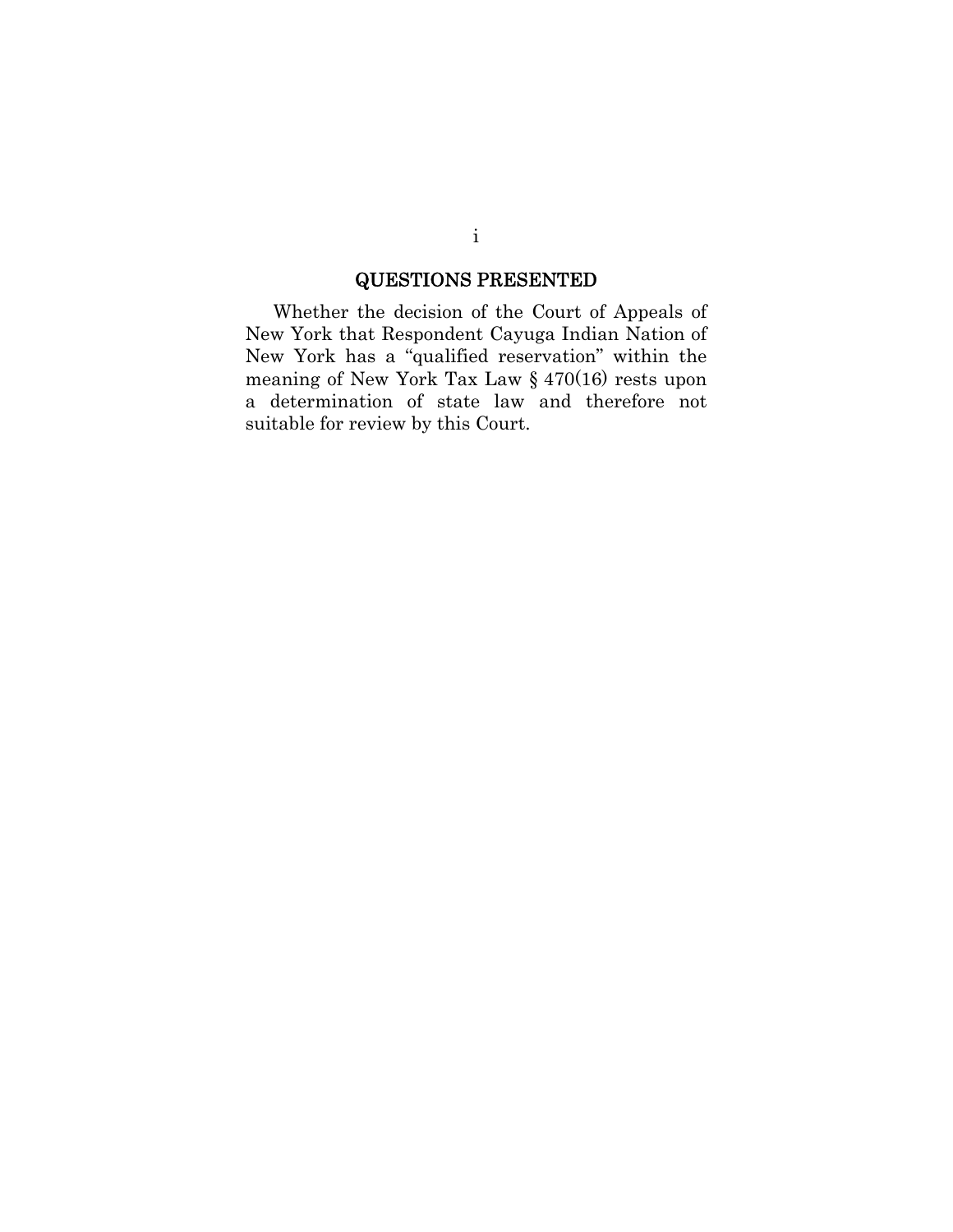# TABLE OF CONTENTS

| A. The Decision Of The Court Of Appeals                                                                              |
|----------------------------------------------------------------------------------------------------------------------|
| B. The State Law Consequences Giving Rise                                                                            |
| C. Petitioners Blatantly Mischaracterize The                                                                         |
| D. There Is No Reason For This Court To<br>Review Whether The Cayuga Nation<br>Continues To Have A "Reservation."  9 |
|                                                                                                                      |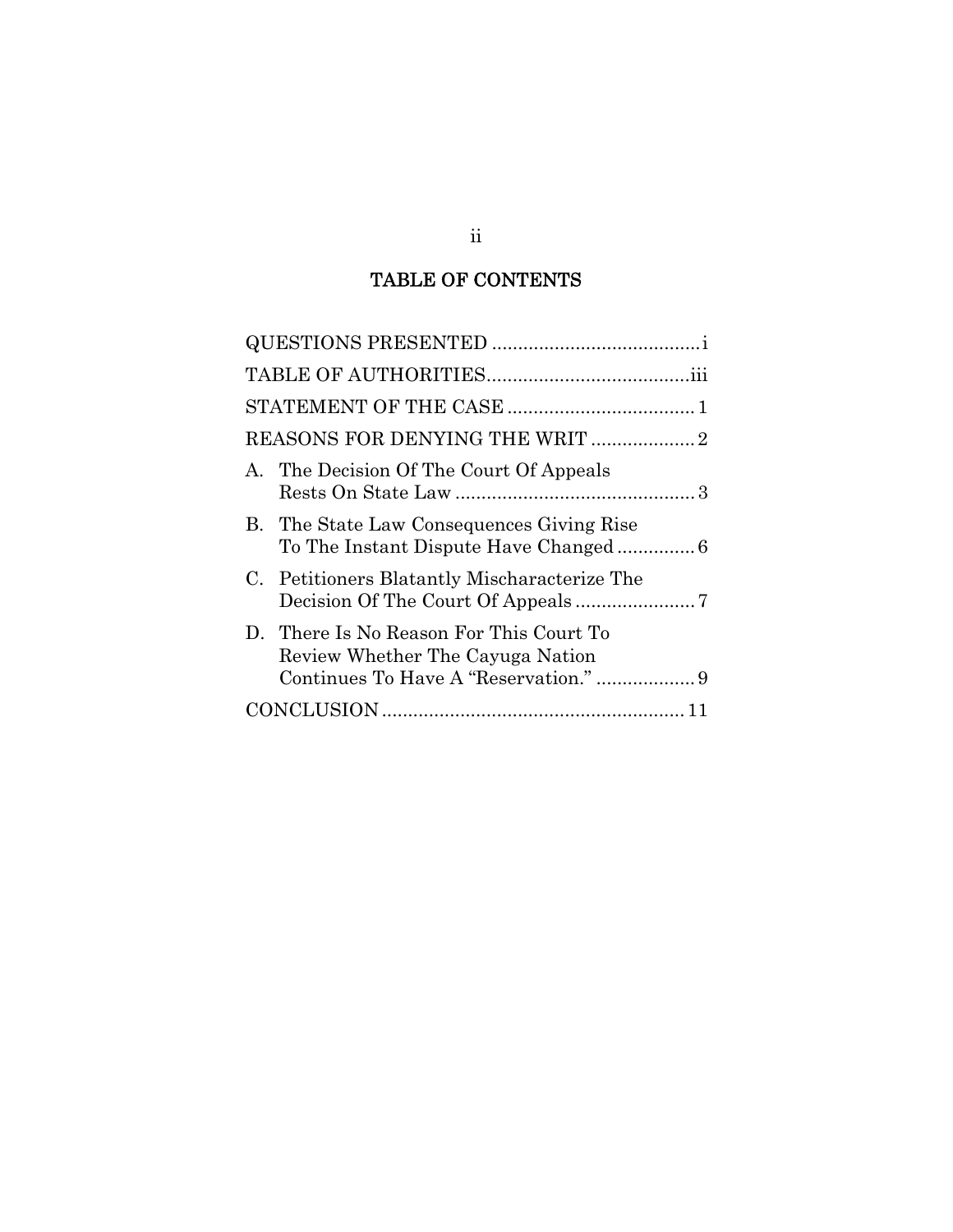# TABLE OF AUTHORITIES

## CASES

| City of Sherrill v. Oneida Indian Nation of |  |
|---------------------------------------------|--|
|                                             |  |

## **STATUTES**

# OTHER AUTHORITY

| Brief of United States as Amicus Curiae in |  |
|--------------------------------------------|--|
| Support of Respondent, Cayuga Indian       |  |
| Nation of New York v. Gould, 930           |  |
|                                            |  |

## iii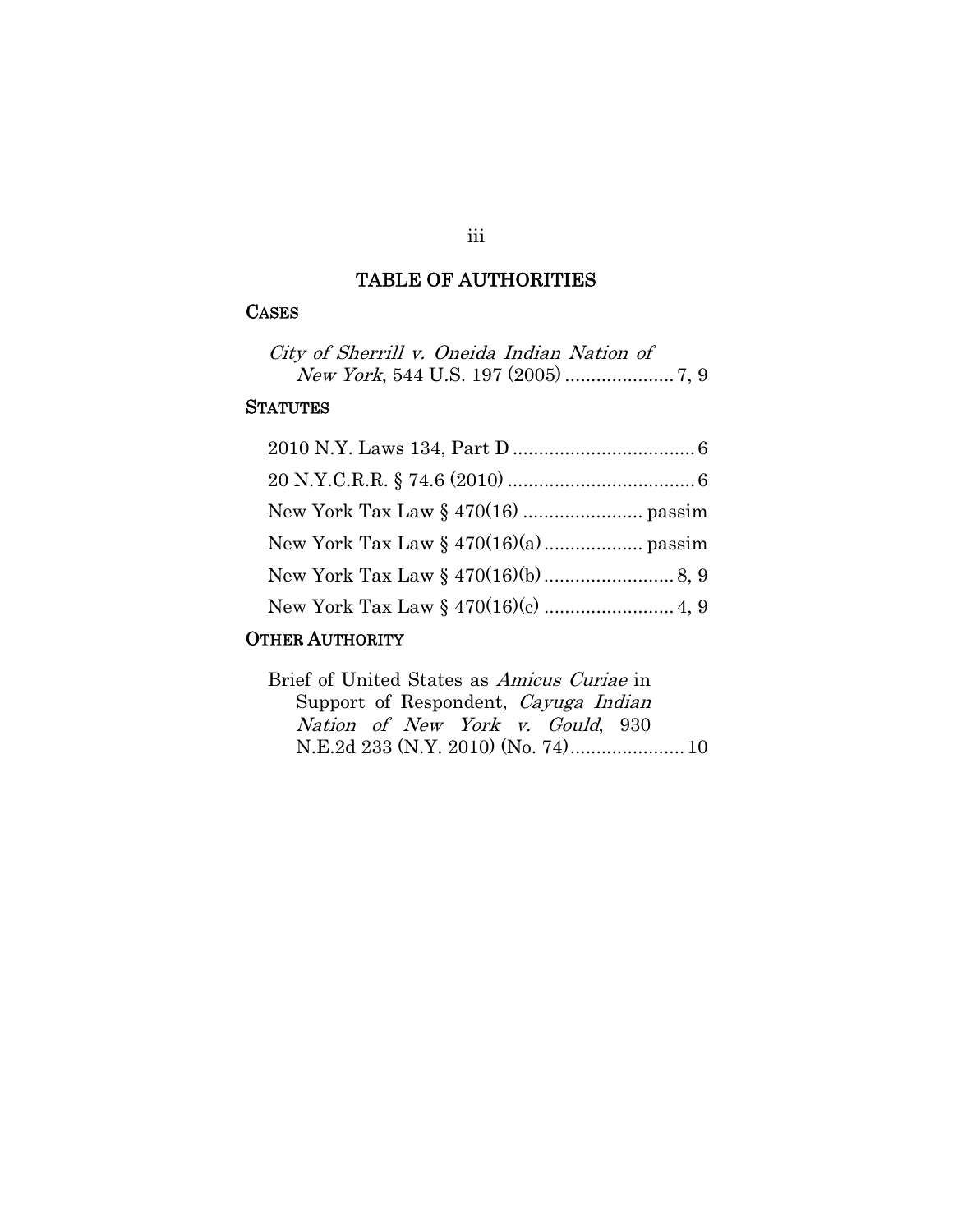#### STATEMENT OF THE CASE

 This case rests upon a determination of state law that is inappropriate for review by this Court and that would not warrant review in any event. Petitioners challenge the ruling of the New York Court of Appeals that Respondent Cayuga Indian Nation of New York ("Cayuga Nation" or "Nation") has a "qualified reservation" within the meaning of New York Tax Law § 470(16). But although the Court of Appeals held that the New York Legislature chose to include within the definition of a "qualified reservation" in  $\S$  470(16) tribally owned property that has been recognized as a "reservation" by the federal government, the scope of "qualified reservation" in  $\S$  470(16) of the state tax law is still a state law issue. For this and other reasons discussed below, the Cayuga Nation respectfully submits that the petition for certiorari should be denied.1

 The background of this dispute, and the history of New York's treatment of the taxation of cigarette sales made by Indian nations in the State, is set forth at length in the comprehensive opinion of the Court of Appeals. See Pet. App. 2a-19a. Respondent will not repeat that background and history here. In a nutshell, the Cayuga Nation (and other Indian nations in the State), in reliance upon express

 $\overline{a}$ 

<sup>1</sup> In its first question presented, Petitioners seek review of a "4-3 decision" of the Court of Appeals. In fact, the dissenting judges addressed an issue that Petitioners do not even raise. See Pet. App. 54a-58a. The dissenting judges did not address whether the Cayuga Nation has a "qualified reservation" within the meaning of the Tax Law.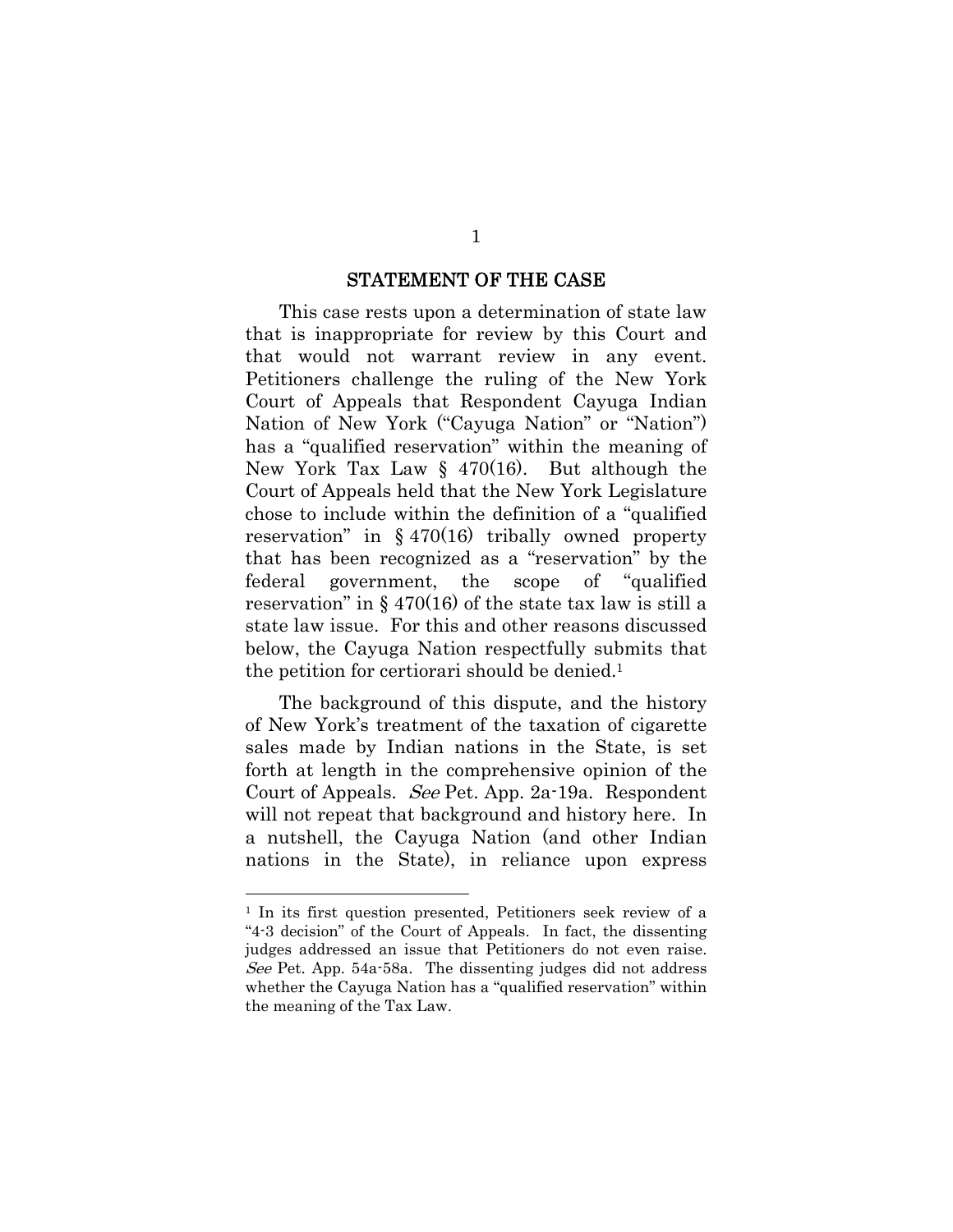pronouncements of the New York Department of Revenue and Taxation ("Department"), has made cigarette sales to both tribal members and nonmembers without collecting New York state excise taxes. At the time of the events in question, the State had not disputed the lawfulness of such sales. However, Petitioners here − local officials in Cayuga and Seneca Counties − seized "unstamped" cigarettes (i.e., cigarettes not bearing New York State tax stamps) from two Cayuga Nation stores. Disclaiming any argument based on federal law immunity, the Nation immediately sought a declaratory judgment that its possession and sale of such cigarettes was lawful as a matter of state tax law. The Counties contended that (1) New York State tax law required Indian nations to collect state taxes on cigarettes sold to non-tribal members, and (2) even if state tax law did not require tribes to collect taxes on sales made on a "qualified reservation," the Cayuga Nation has no such reservation. After extensive state court proceedings, the Court of Appeals of New York ultimately ruled that (1) New York State tax law (as it existed at the time in question) did not require Indian nations to collect state taxes on any cigarette sales made on a "qualified reservation" to direct consumers, Pet. App. 41a-53a; and (2) the Cayuga Nation has such a "qualified reservation" as defined by New York Tax Law § 470(16), Pet. App. 23a-40a.

#### REASONS FOR DENYING THE WRIT

 This case does not warrant review in this Court for at least four reasons: (1) the decision of the New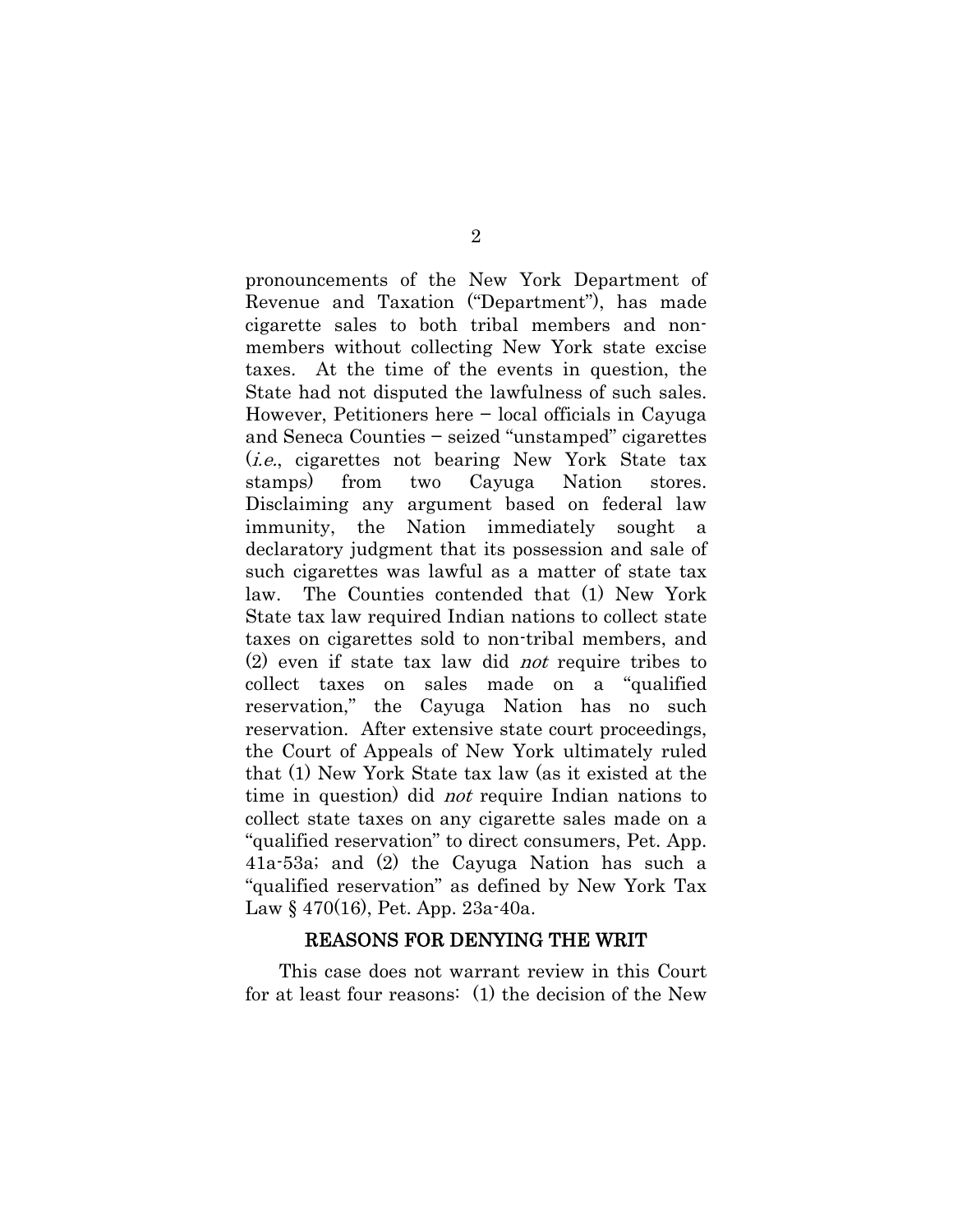York Court of Appeals rests upon a definition of "qualified reservation" that is a matter of state law; (2) the New York Legislature has recently overhauled the tax law requirements governing cigarette sales on such reservations, effectively changing the underlying circumstances that led to the instant dispute; (3) even if this Court were to perceive a still-relevant federal question in this case, Petitioners simply are wrong in contending that the decision of the Court of Appeals rests upon constructs of Indian sovereignty or sovereign land; and (4) the decision of the Court of Appeals that the Cayuga Nation has a "qualified reservation" as a matter of state tax law because the Nation still has a reservation that is recognized by the federal government is plainly correct and consistent with every other court to address the issue.

### A. The Decision Of The Court Of Appeals Rests On State Law.

 In its decision, the Court of Appeals ruled that, at the time of the events in question, New York state law contained no legislative or regulatory scheme that required Indian nations selling cigarettes on a "qualified reservation" to collect state excise taxes on sales made to Indian or non-Indian consumers. Pet. App. 41a-52a.2 This holding applied, however, only

 $\overline{a}$ 

#### 3

<sup>2</sup> The Court noted that, while the appeal was pending, "the Department of Taxation and Finance has announced a change in policy." Pet App. 13a n.6; see also Pet. App. 37a n.13. As discussed infra, the Legislature and the Department have overhauled both the legislative and regulatory scheme in New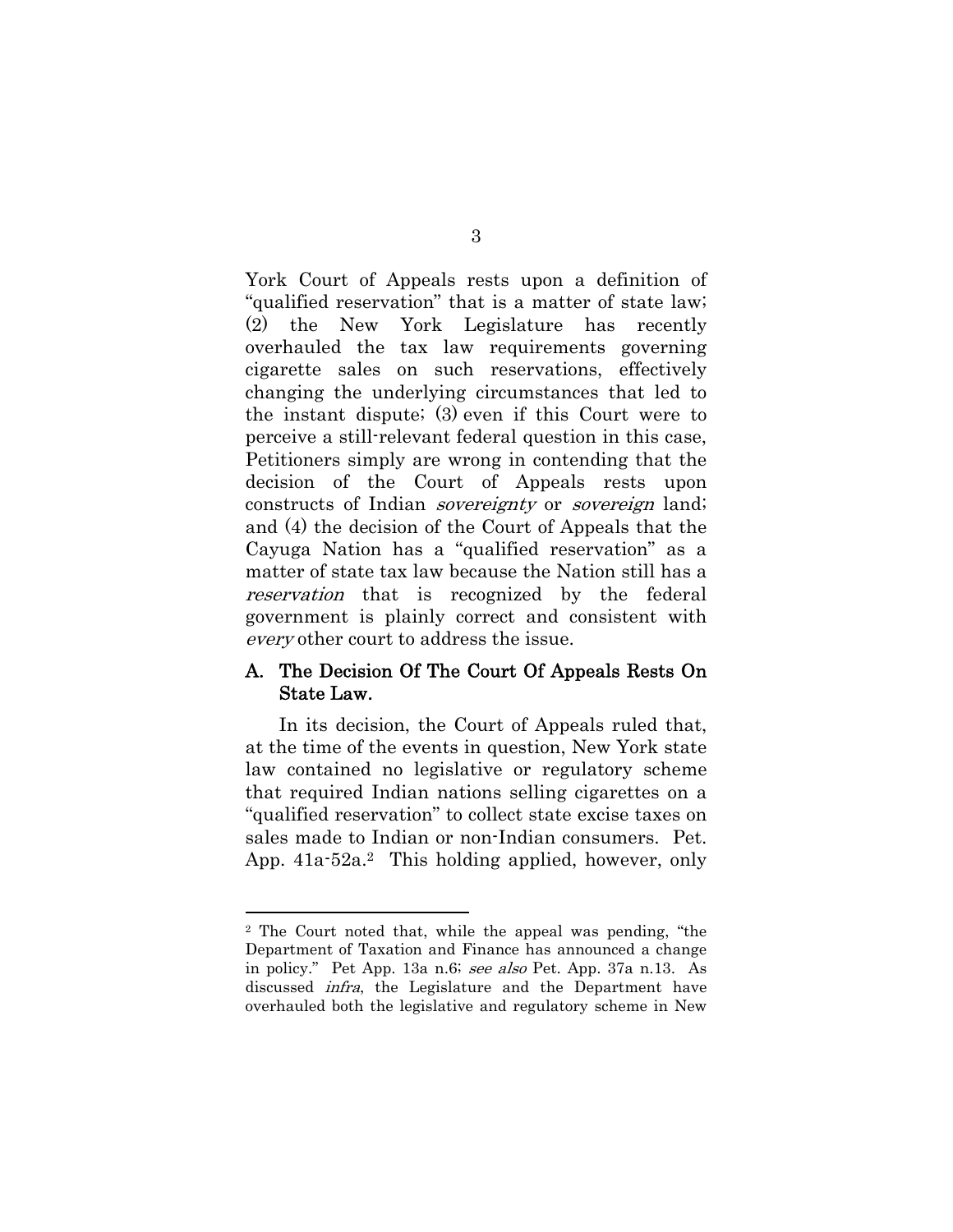to sales made on a "qualified reservation" as defined by New York Tax Law § 470(16), quoted in full at Pet. App. 24a. See Pet. App. 25a (noting that neither party disputed the applicability of  $\S$  470(16)); Pet. App. 23a-40a (interpreting and applying  $\S$  470(16)). As defined in § 470(16) of the Tax Law, a "qualified reservation" includes, under subsection (a), "Lands held by an Indian nation or tribe that is located within the reservation of that nation or tribe in the State." Pet. App. 24a. But "qualified reservation" also includes, under subsection (c) of § 470(16), "Lands held by the Shinnecock Tribe or the Poospatuck (Unkechauge) Nation within their respective reservations." Pet. App. 24a. Significantly, at the time § 470(16) was enacted, both the Shinnecock and the Poospatuck tribes were recognized by New York State, but not by the federal government. Pet. App. 26a-27a & n.10. Thus, § 470(16) sets forth a uniquely New York definition of "qualified reservation," reflecting a deliberate choice by the New York Legislature to "borrow" concepts of federal law in some respects but not in others. Pet. App. 26a.

 In selling cigarettes without collecting state taxes, the Cayuga Nation relied on  $\S$  470(16)(a), quoted above, to maintain that its sales were made on a "qualified reservation" as defined by state law. In interpreting that provision, the Court of Appeals ruled that "when the Legislature used the term 'reservation' in Tax Law § 470(16)(a), it intended to

York governing sales of cigarettes by Indian nations since the date of the Court of Appeals' decision.

 $\overline{a}$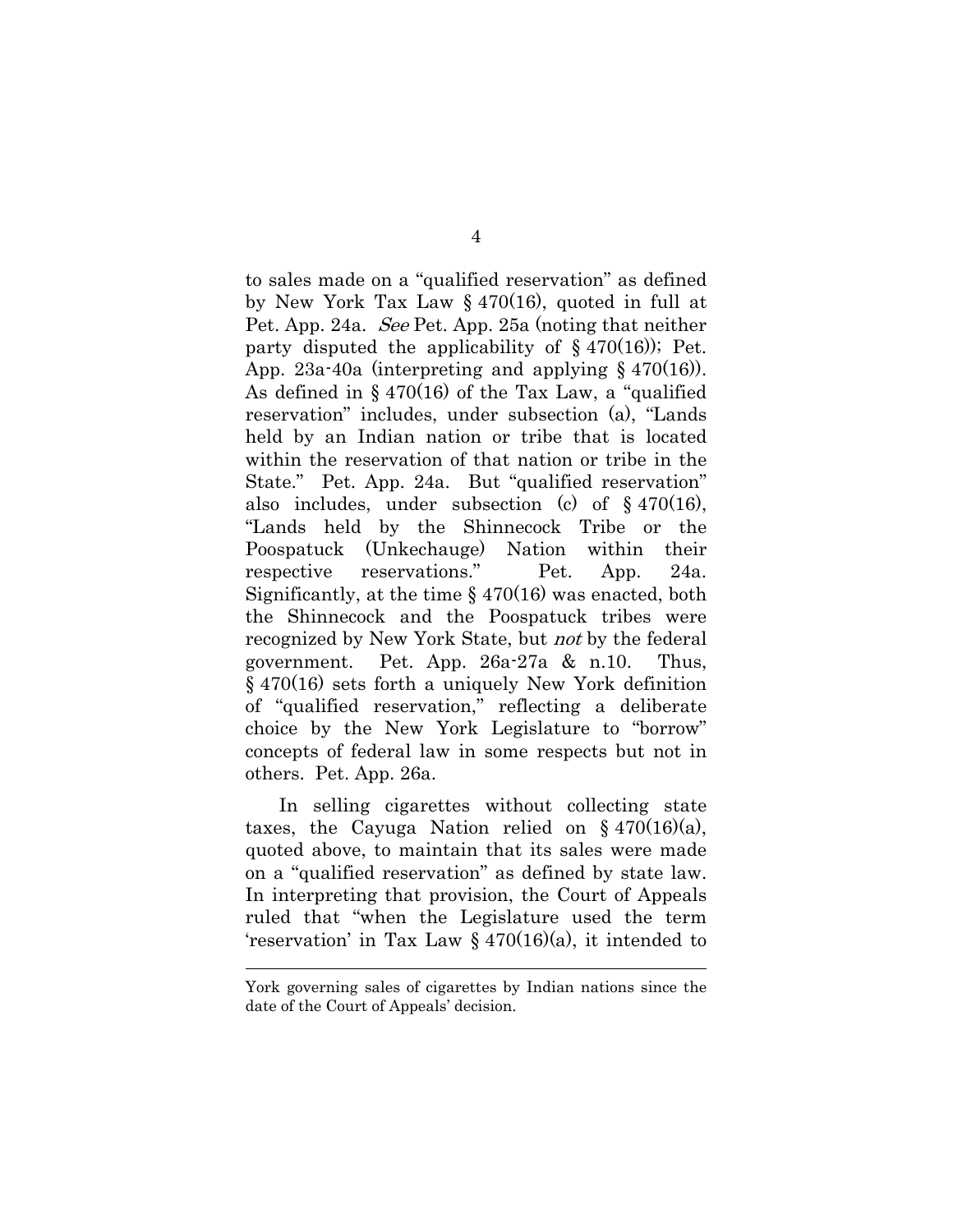refer to any reservation recognized by the United States government." Pet. App. 25a-26a. And it therefore followed in the case that "[w]hether the [Nation's two convenience store properties] sit on reservation land presents a critical threshold consideration." Pet. App. 23a.

 Although state law incorporated concepts of federal law in defining "qualified reservation," the meaning and scope of  $\S 470(16)$  remains a state law issue. Because state law extended certain privileges to sales made on a "qualified reservation" as defined by § 470(16), there was no need to litigate in the case anything other than the state law meaning of "qualified reservation." The Cayuga Nation did not contend that federal law rendered the Nation's sales immune from state taxation. It was enough that the New York Legislature had chosen to afford "qualified reservation" status to any "reservation" recognized by the federal government, just as the Legislature had chosen to afford "qualified reservation" status to land of the Shinnecock and Poospatuck tribes that were only recognized as a matter of New York state law.

 As such, the two Cayuga convenience stores at issue qualified as a "qualified reservation" simply because they were "held by an Indian nation or tribe" and "located within the reservation of that nation or tribe in the state." New York Tax Law  $\S$  470(16)(a). As discussed infra, and as the Court of Appeals recognized, every court to consider the question has ruled that the Cayuga federal treaty "reservation" still exists today because it has never been

5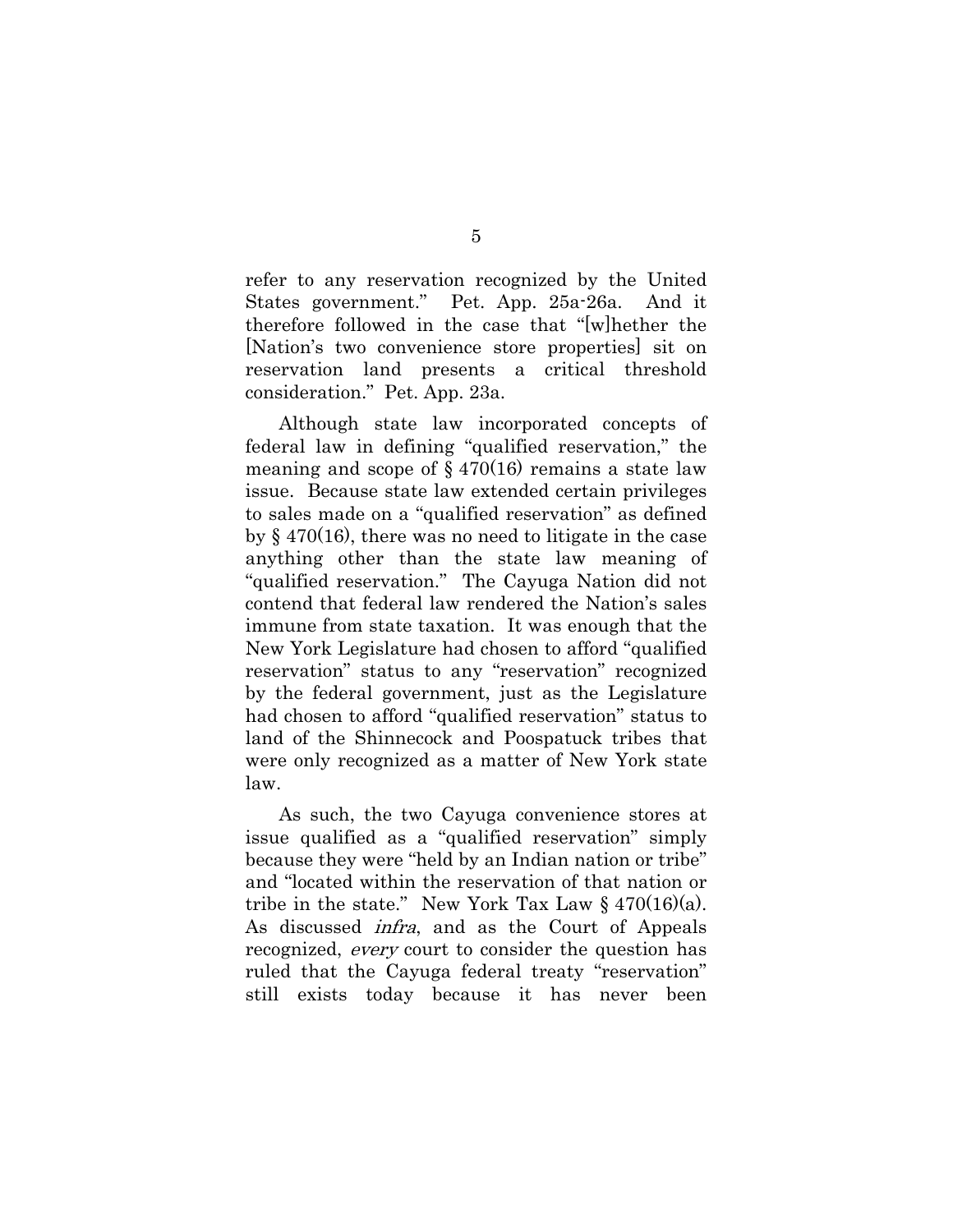disestablished by Congress. Pet. App. 29a-30a. But the critical fact is that this definition of "qualified reservation" in  $\S$  470(16)(a) is what the Court of Appeals determined "the Legislature . . . intended." Pet. App. 25a. The meaning of  $\S$  470(16)(a) remains a state law issue, despite the Legislature's voluntary decision to "borrow," Pet. App. 26a, a federal construction of the word "reservation" and to include such reservation land (along with other land) in the state tax law definition of "qualified reservation."

### B. The State Law Consequences Giving Rise To The Instant Dispute Have Changed.

 The instant case arose out of a longstanding dispute in New York regarding sales of cigarettes by Indian nations, recounted at length by the Court of Appeals. Pet. App. 2a-19a. Already at the time of the Court of Appeals decision, however, the Tax Department had "announced a change in policy." Pet. App. 13a n.6. Even more significant, on June 21, 2010, the New York Legislature changed provisions of the Tax Law governing sales of cigarettes by Indian nations, see 2010 N.Y. Laws 134, Part D, and on June 22, 2010, the Tax Department issued emergency regulations implementing the new statute, see 20 N.Y.C.R.R. § 74.6 (2010). The new statutory and legislative scheme is scheduled to take effect on September 1, 2010.

 Although the new statutory and regulatory scheme has been challenged by several Indian nations, including the Cayuga Nation, the instant case arose as the result of an official policy of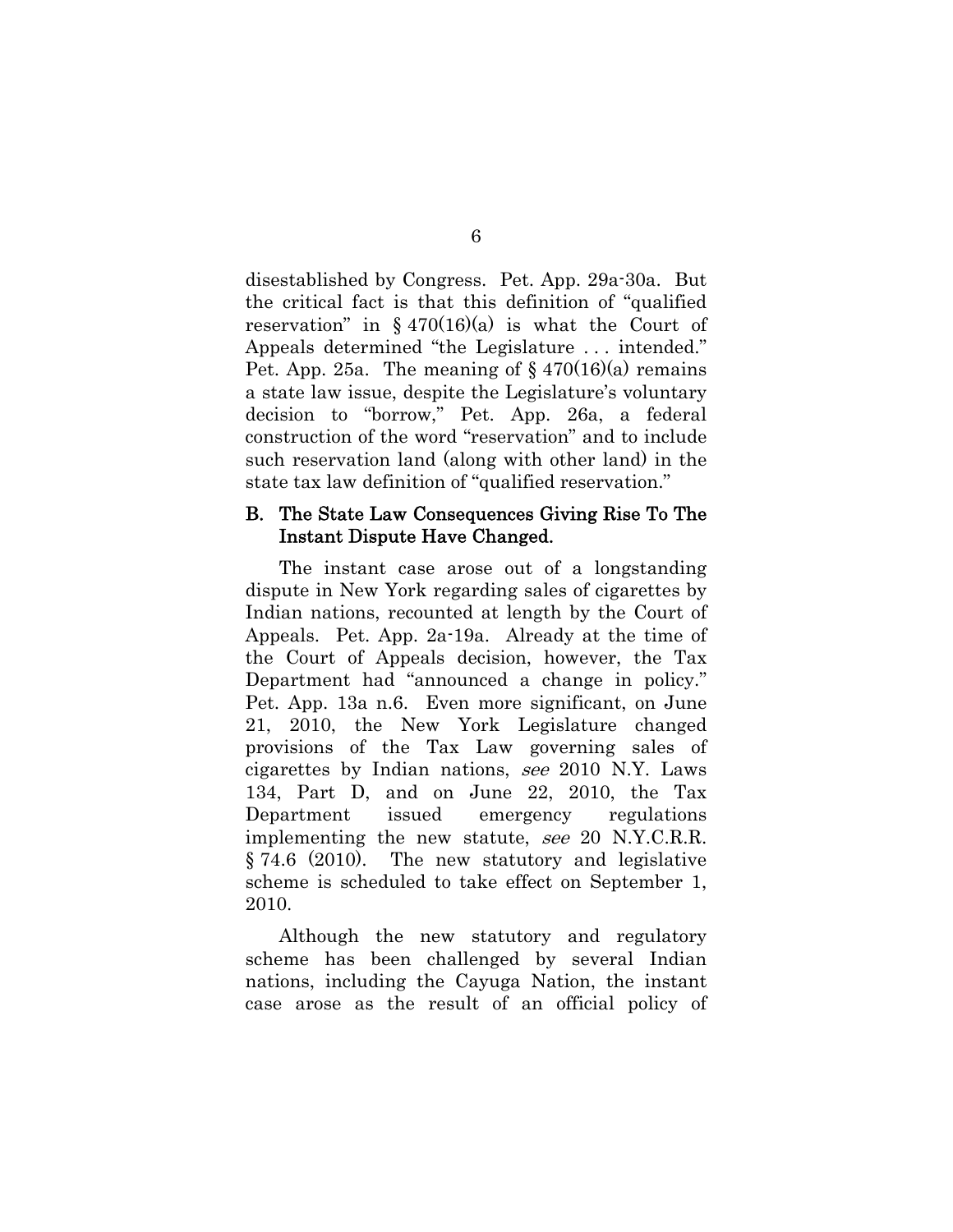"forbearance" of the Tax Department that the Department now has repealed. See Pet. App. 6a-11a, 13a n.6. The instant dispute therefore is of limited significance. To be sure, Petitioners still seek to prosecute Cayuga Nation leaders for the Nation's previous possession and sale of unstamped cigarettes, even though the Nation acted in reliance upon the Tax Department's explicit policy of forbearance that existed at the time of those sales. Pet. App. 6a-11a. But the instant case concerns a statutory and regulatory framework that since has been changed. It is of little moment to this Court whether county officials in New York may prosecute leaders of the Cayuga Nation for alleged violations of state tax law that the State itself had refused to pursue, and that the Court of Appeals of New York has ruled would be inconsistent with the court's construction of the then-applicable New York Tax Law. *Even if* the Court of Appeals interpreted the State's tax law incorrectly because it misconstrued federal law that the New York Legislature had chosen to "borrow," Pet. App. 26a, there hardly is a compelling need for this Court to correct that error so that local officials can prosecute leaders of the Cayuga Nation for making the same mistake as the State's highest court.

### C. Petitioners Blatantly Mischaracterize The Decision Of The Court Of Appeals.

 The thrust of Petitioners' argument is that the Court of Appeals has issued a significant decision that undermines this Court's decision in City of Sherrill v. Oneida Indian Nation of New York, 544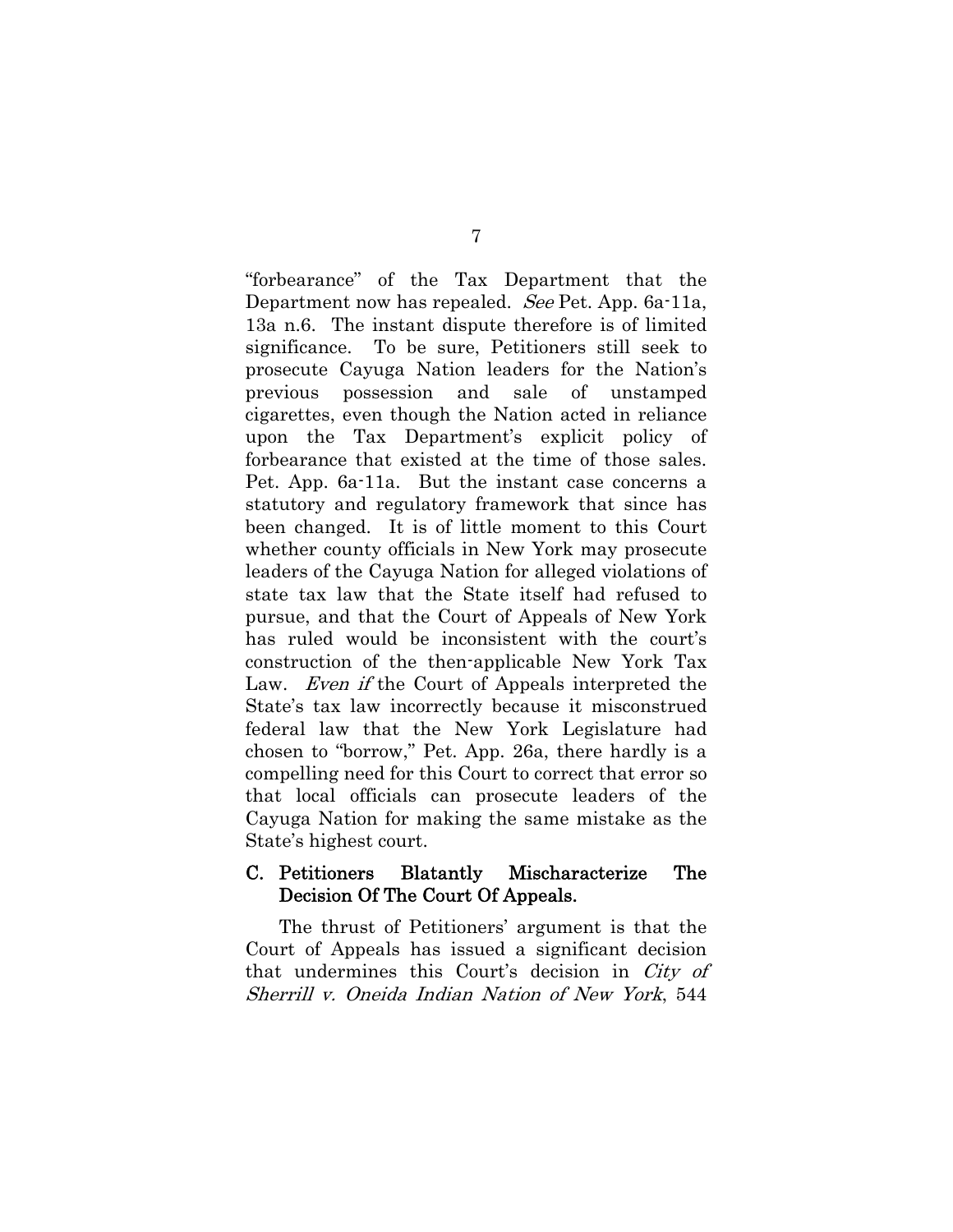U.S. 197 (2005), by affording "sovereign reservation" status to the Cayuga Nation's two parcels of reacquired reservation land. But Petitioners' contentions are belied by a simple reading of the Court of Appeals' decision. See Pet. App. 23a-40a. All the Court of Appeals ruled is that the parcels are located on *reservation* land, because that is all that state tax law required. The court was careful not to state that its conclusion rested upon any notions of sovereign status. Indeed, the court noted that a separate provision of the Tax Law,  $\S$  470(16)(b), afforded "qualified reservation" status to parcels of land that have attributes of sovereignty. Pet. App. 35a-36a. In an effort to make this case appear interesting to this Court, Petitioners simply mischaracterize what the case is about.

 The decision of the Court of Appeals could not be clearer. As the court emphasized: "In this case, however, the Nation does not suggest that its reacquisition of the convenience store parcels revives its ability to exert full sovereign authority over the property. Rather than seeking immunity from state tax laws, it is actually relying on state tax laws; the Nation contends that, under the plain language of Tax Law  $\S$  470(16)(a), the property it reacquired constitutes 'qualified reservation' property." Pet. App. 33a (emphasis added). Consistent with that description of the Nation's claim, the court also noted that the "Cayuga Indian Nation acknowledges its obligation to pay real property taxes and comply with local zoning and land use laws on these parcels and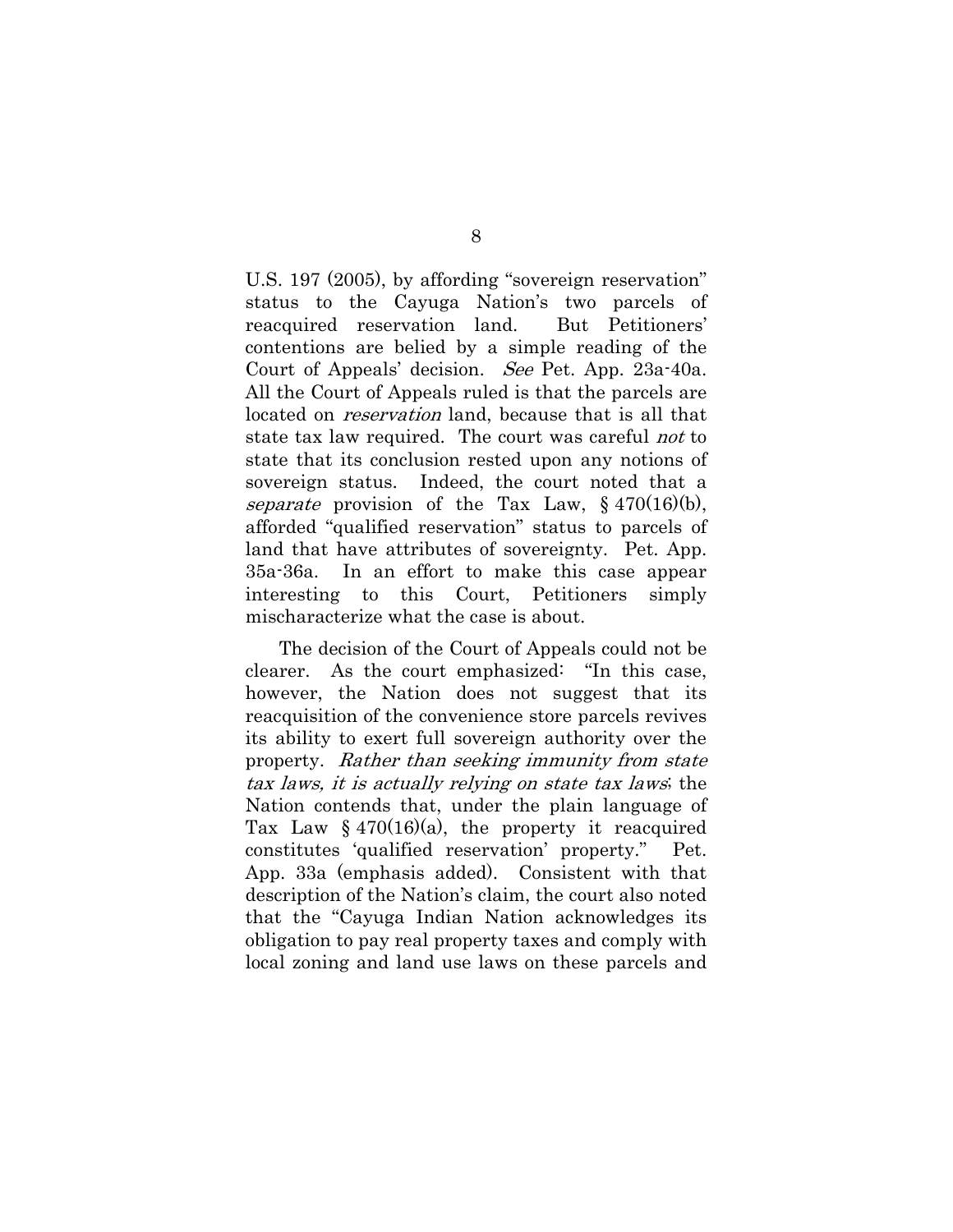it is undisputed that the Nation has, to date, fulfilled those obligations." Pet. App. 35a n.11.

 The Court of Appeals also gave careful and lengthy consideration to this Court's decision in *City* of Sherrill. Pet. App. 31a-37a. Most significant, the court observed that City of Sherrill itself suggests that land may retain "reservation" status even if an Indian nation cannot fully exercise sovereign power over it. Pet. App. 35a. And that is precisely the situation here: the Cayuga Nation did not assert any sovereign immunity from tax, but simply contended that the land in question remained "reservation" land. As noted below, every court to consider the question has agreed that a Cayuga "reservation" still exists because it was never disestablished by Congress. Thus, the New York Legislature's definition of "qualified reservation" in Tax Law § 470(16) − which separately includes "reservation" land in the State,  $\S$  470(16)(a); land with attributes of Indian sovereignty in the State,  $\S$  470(16)(b); and even certain Shinnecock and Poospatuck land in the State that has no status as Indian land under federal law,  $§$  470(16)(c) – included the Cayuga Nation's two parcels as a matter of New York tax law. There is nothing in this case, or in the Court of Appeals' discussion of City of Sherrill, that warrants review by this Court.

### D. There Is No Reason For This Court To Review Whether The Cayuga Nation Continues To Have A "Reservation."

 Lastly, Petitioners contend, in their second question presented, that the Court of Appeals erred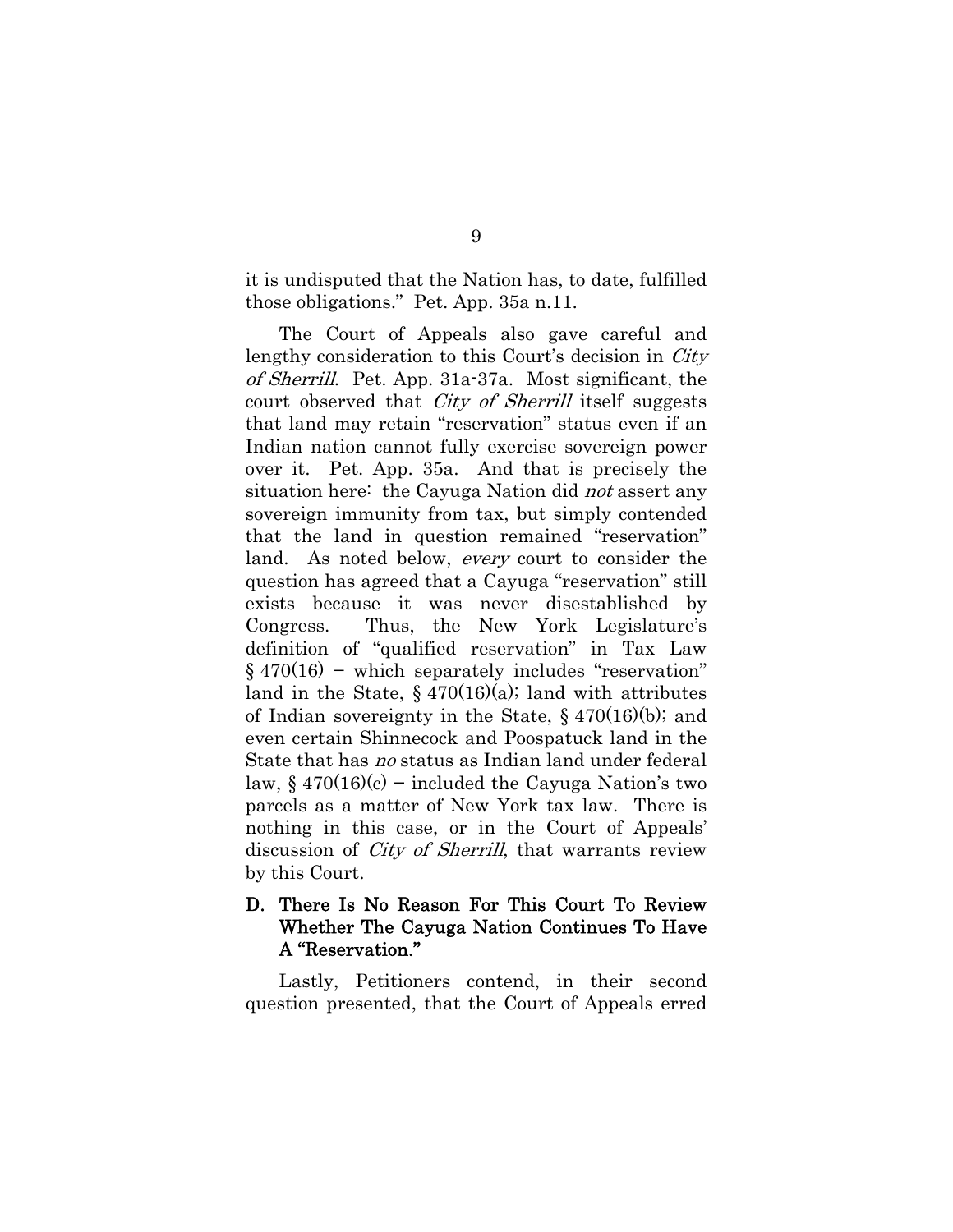in concluding that the Cayuga Nation still has a "reservation" under this Court's well-settled test for reservation status, independent of what consequences or privileges may flow from "reservation" status. According to Petitioners, the Nation never had a reservation – and if it did, that reservation was disestablished by Congress. The point was barely pressed below. But in any event, as the Court of Appeals noted, "[i]t appears that every federal court that has examined whether the Cayuga reservation was disestablished or diminished by Congress has answered that question in the negative." Pet. App. 29a-30a (citing cases); see also Pet. App. 33a-34a. Petitioners' argument to the contrary in this Court relies upon a construction of old treaties and historical materials, see Pet. 18-28, that not a single court has ever endorsed. The United States filed an amicus curiae brief in the Court of Appeals in which it argued and demonstrated that the Cayuga Nation "retains a reservation in New York State that was acknowledged as a federal reservation in the 1794 Treaty of Canandaigua. Only Congress can disestablish the Cayuga reservation, and it has not done so." Brief of United States as Amicus Curiae in Support of Respondent at 1, Cayuga Indian Nation of New York v. Gould, 930 N.E.2d 233 (N.Y. 2010) (No. 74). There is no reason for this Court to grant review of that issue.